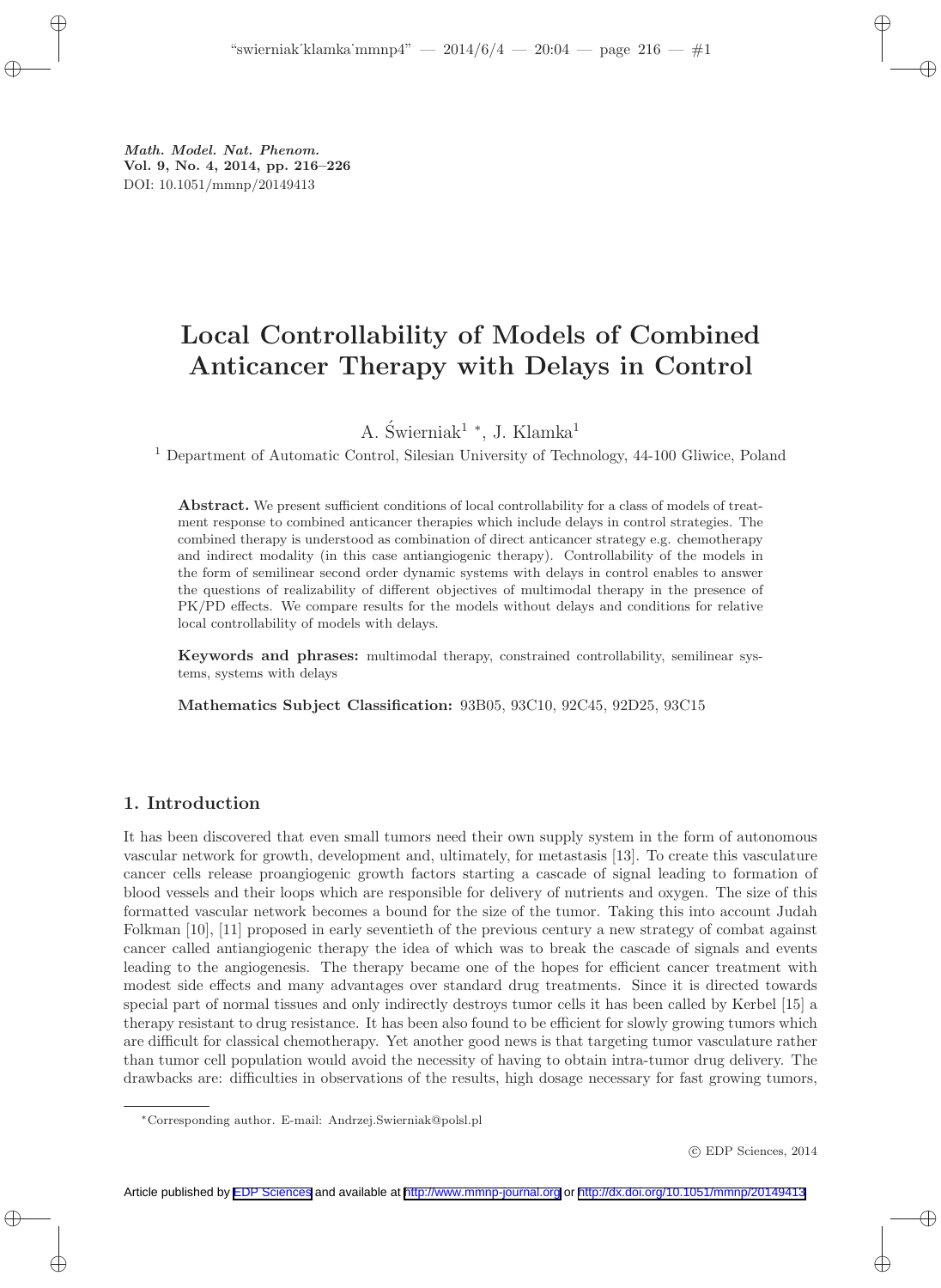side effects related to menstruation, diabetes, wound healing. Nevertheless the enthusiasm related to first experimental successes of antiangiogenic therapy has been followed by more cautious expectations.

In [8] the gap between preclinical (mouse models – localized primary tumor) and clinical testing (latestage metastatic) is suggested. Antiangiogenic agents make not such impressive results as in preclinical trials. Depending on a disease stage different results were obtained. Hundreds of clinical trials included mostly inhibitor targeting the vascular endothelial growth factor (VEGF) pathways (one of the proangiogenic protein). In some cases slowed metastatic disease progression occurs, leading to progressionfree survival and overall survival benefits compared with control, but it was not associated with survival improvements. Yet another important constrain in efficient antiangiogenic therapy is the accessibility of antiangiogenic agents. Moreover, contrary to Kerbel's hopes, two types of resistance have been observed. First one – evasive, include revascularization as a result of upregulation of alternative pro-angiogenic signals, protection of the tumor, increased metastatis, second one – intrinsic, includes rapid adaptive responses, in the case of pre-existing conditions defined by the absence of any beneficial effect of antiangiogenic agents [1].

Nowadays antiangiogenic therapy is considered rather as an essential component of multidrug cancer therapy [20], [21], especially with chemotherapy. Although tumor eradication in such combined therapy may be still the primary goal the chaotic structure of the angiogenically created network leads to another target for antiangiogenic agents. Namely using angiogenic inhibitors to normalization of the abnormal vasculature (the so called pruning effect) facilitate drug delivery [6], [14]. Smaller dose of anti-angiogenic agents (bevacizumab 5 mg/kg) shows significantly different (higher) median survival from chemotherapy alone in the treatment group when the dose 10 mg/kg can even increase survival compared to chemotherapy alone in the treatment group. The continuous treatment with angiogenic inhibitors ultimately leads to a decrease in tumor blood flow and a decreased tumor uptake of co-administrated cytotoxic drugs. In the periodic therapy the main goal of anti-angiogenic agents is to normalize tumor vasculature. Yet another difficulty in planning treatment protocols in the combined therapy is related to pharmacokineticpharmacodynamic (PK/PD) properties of antiangiogenic and cytostatic agents. Modeling of those effects leads to extension of the model by additional differential equations for PK and introduction of additional nonlinearities for PD description. We overcome this problem by including time-delays different for both types of agents. Although such description is far from accurate illustration of biological processes behind PK/PD phenomena but for the simplified model used in this paper it is adequate way of modeling the important changes in effects of therapy caused by them. Pharmacokinetic factors may also contribute towards mechanisms of resistance. The half life time for cytostatic drugs is rather short usually few hours but for example for commonly used Cisplatin it changes from 30-100 hours (mean: 65). For antiangiogenic agents the half life may vary over a wide range (for example from 15 minutes for angiostatin up to 20 days bevacizumab). Yet another reason for including delays in control variables describing effects of chemotherapy is related to the idea of normalization of vasculature using angiogenic inhibitors (as discussed above). The cytostatic agents should be administered with delay necessary for pruning vessels by antiangiogenic drugs.

The questions which of the goals mentioned above could be reached in finite treatment horizon could be answered, at least theoretically, by analysis of controllability of dynamical systems used as models of the processes of tumor growth in the presence of vascularization. Controllability is a qualitative property of dynamical control systems and its meaning, roughly speaking, is following: a dynamical system is controllable if it is possible to steer it from an arbitrary initial state to an arbitrary final state using the set of admissible controls. In the existing literature there are many different definitions of controllability strongly depending on the class of dynamical control systems (see e.g. [16]-[18], [2], [3]). In the present paper, we consider relative constrained local controllability for second-order finite-dimensional semilinear stationary dynamical systems described by the set of two ordinary differential state equations with delays. More precisely we discuss a class of models proposed in [12] to which two control variables describing two treatment modalities have been introduced and those variables may exhibit different delays. To our knowledge, the problem of controllability for such models is absent in the literature except of our previous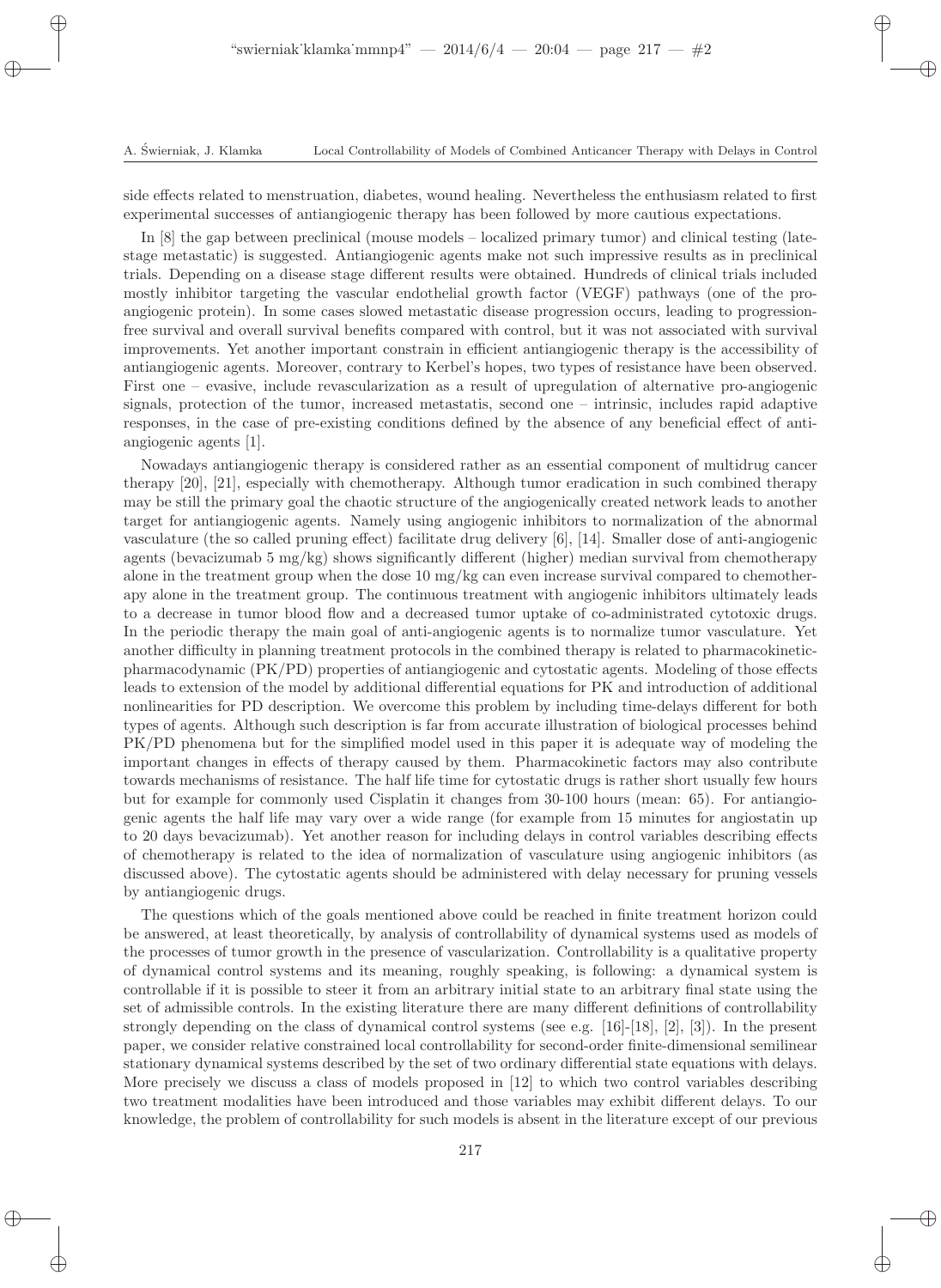studies in which controllability of the simplified model of this class proposed in [7] for antiangiogenic therapy [26] and combined therapy [19] have been studied. The results are based on theorems proved in [17] for nonlinear systems without delays. The theorems have been extended in [18] for the case when control variables have multiple delays. The idea of the theorems is that under suitable assumptions constrained global relative controllability of a linear associated approximated dynamical system with delays implies constrained local relative controllability near the origin of the original semilinear secondorder dynamical system with delays. In the paper we compare conditions for the original Hahnfeldt et al. model [12] and the model which includes delays in control variables.

# 2. Models of cancer growth including vascularization and combination of two treatments

Phenomena related to tumor growth in the presence of its vascularization and anticancer treatment are very complex. Thus their modeling should take into account their dynamical behavior and spatial organization leading to models in the form of partial differential equations (see e.g.  $[21]$ ). Nevertheless, such models are difficult for mathematical analysis and almost not tractable when used for designing of treatment protocols.

Hahnfeldt et al. in 1999 [12] proposed a model (or more precisely a class of models) based on experimental data from anti-angiogenic therapy and non therapy trials of Lewis lung tumors in mice. Roughly speaking the main idea of this class of models is to incorporate the spatial aspects of the diffusion of factors that stimulate and inhibit angiogenesis into a non-spatial two-compartmental model for cancer cells and vascular endothelial cells. If  $N$  denotes size of cancer cells population and  $K$  a parameter describing the size of vascular network then such growth could be expressed by Gompertz type growth equation.

Second equation describes dynamics of vascular network growth K and includes stimulators of angiogenesis (characterized by parameter  $\gamma$ ), inhibitory factors secreted by tumor cells (characterized by  $\lambda$ ) and natural mortality of the endothelial cells (characterized by  $\mu$ ). In this model  $\beta$  denotes proliferation ability of the cells. Inhibitory factors are proportional to the tumor volume to the power 2/3 because they concentrate nearby the area of the active surface between the tumor and vascular network and the same their effect is proportional to the square of the tumor radius. The effect of therapy in such models can be included in the form of control actions entering the system as multipliers in the bilinear terms. Since antiangiogenic agents disturb directly only the vascular network the control variable (u) is present only in the first equation. The second variable  $(v)$  related to chemotherapy appears in both equations [25]. The coefficients  $\psi, \eta, \xi$  are non-negative constants that relate the dosages of anti-angiogenic  $(u)$ and cytostatic  $(v)$  agents  $(\psi)$  is much greater than  $\eta$ ).

$$
N = -\beta N \ln \left( N/K \right) - \psi v N \tag{2.1}
$$

$$
\dot{K} = \gamma N - \lambda K N^{2/3} - \mu K - \eta \mu K - \xi v K \qquad (2.2)
$$

Both control variables are nonnegative and bounded by their maximal doses  $U_{\text{max}}$ ,  $V_{\text{max}}$ , respectively. Similar behavior could be obtained if Gompertz type growth is substituted by logistic type one.

·

$$
\dot{N} = -\beta N \left(1 - N/K\right) - \psi v N \tag{2.3}
$$

The modification of this model, proposed by D'Onofrio and Gandolfi [7] which also satisfies Hahnfeldt's suggestions described above assumes that the effect of stimulators of angiogenesis on the relative velocity of growth is constant, in other words angiogenesis is vascular-induced and not cancer-induced (as in  $(2.2)$ : ·

$$
K = \gamma K - \lambda K N^{2/3} - \mu K - \eta \mu K - \xi v K \tag{2.4}
$$

Combining the models of tumor growth and the associated models of vascular network growth we obtain a set of two-compartmental models properties of which have been compared in [24]. The interesting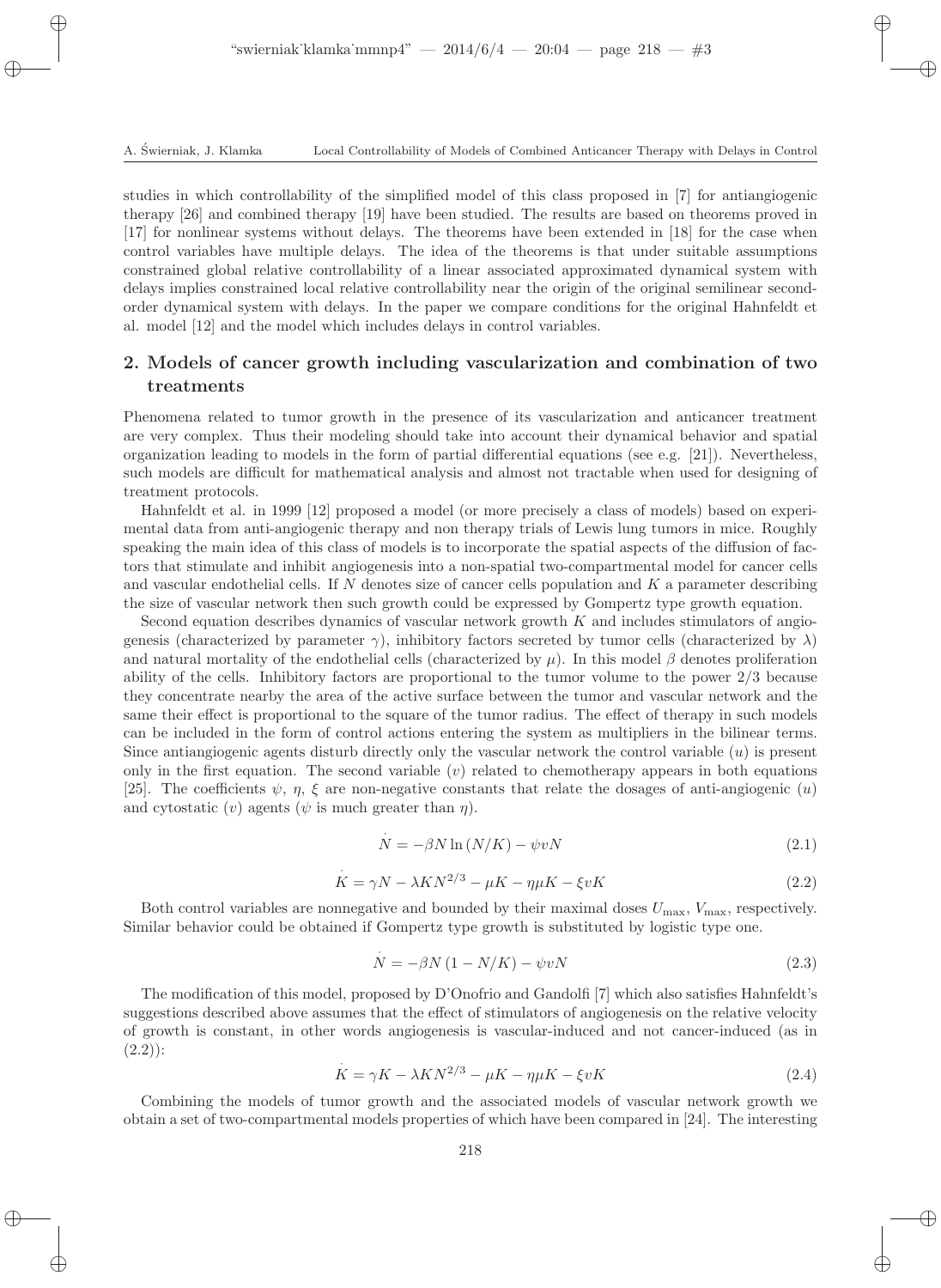finding [7] is that all these models when uncontrolled (without therapy) have the same equilibrium point defined by the same values of both variables  $N$  and  $K$ :

$$
N^* = K^* = ((\gamma - \mu) / \lambda)^{3/2}
$$
\n(2.5)

This equilibrium point is both locally and globally asymptotically stable. The line of reasoning is based on the Lyapunov type analysis.

Yet another simplification of the original Hahnfeldt model was proposed by Ergun et al. in 2003 [9]. This model also satisfies assertions proposed in [12] but the dynamics of vessel carrying support is independent of the size of the tumor:

$$
K = \gamma K^{2/3} - \lambda K^{4/3} - \eta u K - \xi v K
$$
\n(2.6)

Moreover this model does not contain the natural mortality factor. But although this term has been present in previously discussed models all simulation results presented by the authors are obtained for  $\mu = 0$ . The reason is relatively small impact of this term for the dynamics of the considered system. Thus to simplify further considerations and to have possibility of comparison of results for all the models mentioned above we will omit this term in our further consideration.

It leads to the simpler form of the equilibrium which is also relevant for the Ergun et al. [9] model:

$$
N^* = K^* = (\gamma/\lambda)^{3/2}
$$
 (2.7)

For constant dosage of antitumor drugs in the combined therapy this result enables to find such continuous protocols which lead to asymptotic eradication of vascular network and in turn the tumor. In this case values of N and K in equilibrium are not the same  $[14]$  but still they are closely related by linear map. For example a condition for constant doses of antiangiogenic  $U$  and cytotoxic  $V$  drugs ensuring complete asymptotic removal of the tumor for model  $(2.1)$ ,  $(2.2)$  is given by:

$$
U + \frac{\xi V}{\eta} = \frac{\gamma}{\eta} e^{-\psi V/\beta} \Longrightarrow K^*, N^* \to 0
$$

Similar results are obtained for periodic therapies with mean values defined by analysis of asymptotic effects of constant continuous therapy for all these models excluding the original Hahnfeldt model (with Gompertz–type growth equation). For this model the eradication condition is only necessary but not sufficient. Efficiency of the periodic therapy for this model depends on the shape of pulses used in the periodic treatment [5].

Constant or periodic therapies which ensure tumor eradication discussed previously have an important drawback. They should be applied for long therapy horizon. Shortage in the antiangiogenic drugs, their costs, emergency of resistance and side effects cause that the parameters of treatment protocols and cumulated dose of the drugs should be bounded. Thus realistic control problems related to the combined anticancer therapy should be formulated as finite horizon control problems. In [4] results of simulation for simple protocols of continuous and periodic therapy for finite treatment horizons are presented. Parameters proposed by Hahnfeldt et al. [12] were used in order to implement each model under similar conditions. There was no significant variation in tumor volume after therapy when greater dose was used. In the case of ten time lower doses effect of therapy were highly related to the length of the cycle, for shorter periods tumor volme was greater than for larger ones. In periodic protocols therapeutic effect was smaller than during the continuous therapy. The dynamics of all models was similar.

In 2009 d'Onofrio and Gandolfi analyzed the role of vessel density [5] (which can modulate the effect of drugs) and the effect of vascular "pruning" (by using anti-angiogenic drug in a combined therapy) and they proposed to modify the equation of tumor growth to the form.

$$
\dot{N} = -\beta N \ln \left( N/K \right) - \psi \left( K/N \right) vN \tag{2.8}
$$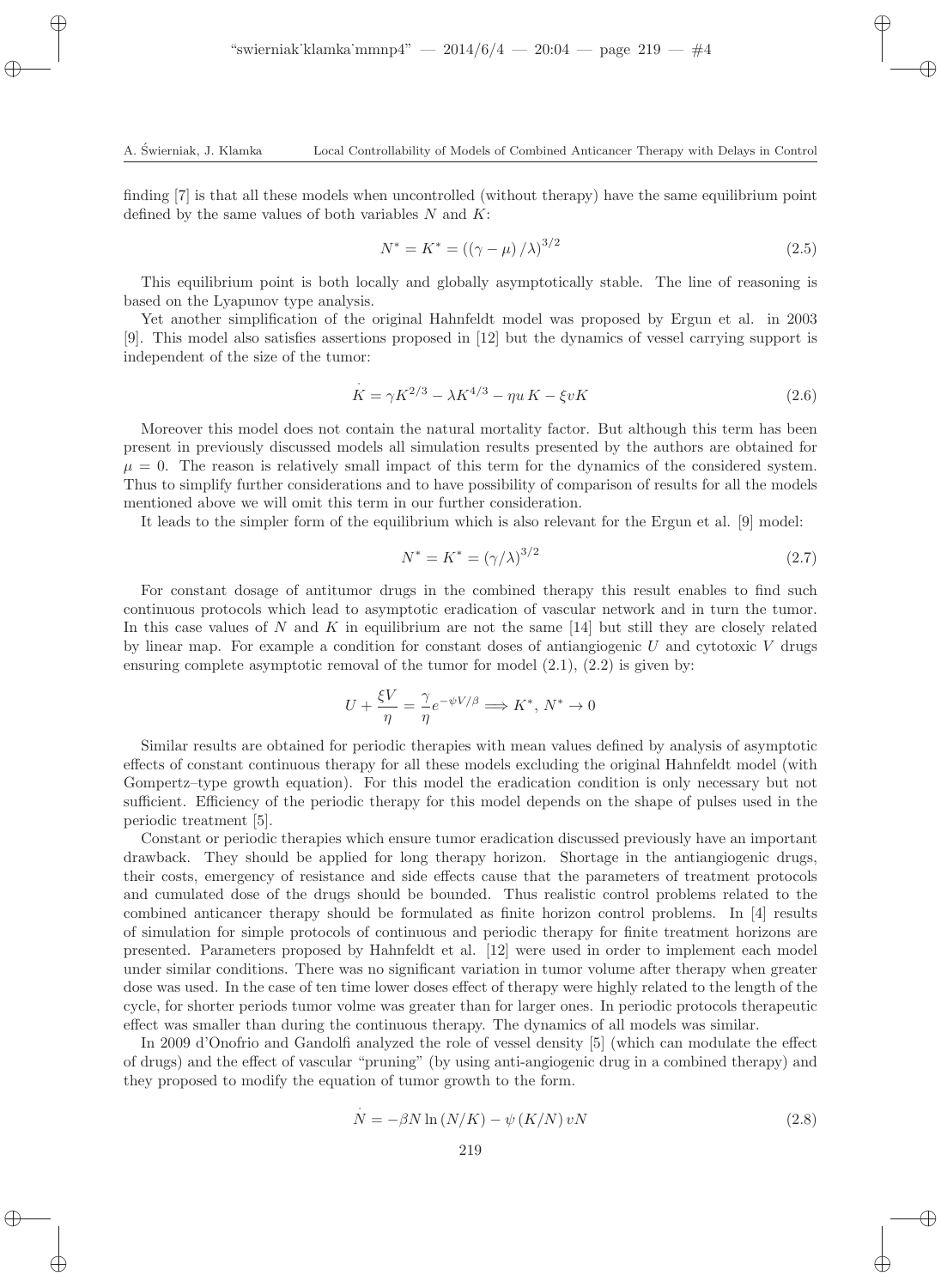Now  $\psi(K/N)$  is a function of vessel density. Too aggressive or sustained anti-angiogenic treatment may prune away vascular network, resulting in resistance to further treatment and inadequate delivery of drugs or oxygen. Based on functions described in [5], it has been observed in [4] that the best properties of vascular network are when density (endothelial cells/cancer cells) is 2.

One way of checking, at least theoretically, whether there exist protocols enabling reachability of such different final targets is to find conditions for controllability of the models under discussion.

In [5] d'Onofrio and Gandolfi proposed to include delays in dynamics of tumor and vessel growth and presented a linear analysis of their effects finding that they could destabilize the system via Hopf bifurcations. More general analysis of the Hopf bifurcations for this class of models was given in [23].

In models which we consider in the paper delays are introduced in control variables and not in the state ones. Their role, as mentioned in the introduction, is to describe time lags of effects of the therapy related to PK/PD of the drugs or to include in the model an idea of initial normalization of the vasculature using antiangiogenic agents before the proper therapy is used.

#### 3. Models of combined therapy as semilinear dynamical systems

Semilinear stationary finite-dimensional control system are described by the following ordinary differential state equation:

$$
\dot{\underline{x}}(t) = A \underline{x}(t) + F(\underline{x}(t)) + B \underline{u}(t)
$$
\n(3.1)

with initial conditions  $\underline{x}(0) = \underline{x}_0 \in \mathbb{R}^n$ , where t is real nonnegative, the state  $\underline{x}(t) \in \mathbb{R}^n$  and the control  $u(t) \in \mathbb{R}^m$ , A is  $n \times n$  dimensional constant matrix, B is  $n \times m$  dimensional constant matrix. Moreover, let us assume that the nonlinear mapping  $F: X \to X$  is continuously differentiable near the origin and such that  $F(0) = 0$ , and  $X = \mathbb{R}^n$ , and  $U = \mathbb{R}^m$ , denote state and control spaces, respectively.

In practice admissible controls are always required to satisfy certain additional constraints. We assume that the set of values of controls  $U_c \subset U$  is a given closed and convex cone with nonempty interior and vertex at zero.

The associated linear dynamical system for semilinear dynamical system (3.1) is defined as:

$$
\dot{\underline{z}}(t) = C\underline{z}(t) + B\underline{u}(t) \tag{3.2}
$$

for  $t \in [0, T]$  with zero initial condition  $z(0) = 0$ , where

$$
C = A + F_{\underline{x}}(0) \tag{3.3}
$$

is an  $n \times n$  dimensional constant matrix.

The models considered in the previous section are strongly nonlinear but by logarithmic change of variables and some scaling transformation we are able to transform them into the semilinear form. As mentioned before, for practical reasons, we omit the natural mortality factor represented by parameter  $\mu$ . Defining:

$$
x = \ln N/N^*, y = \ln K/K^*, x^* = y^* = 0,
$$
  
\n
$$
\tau = \beta t, \qquad \vartheta = \gamma/\beta, \qquad \overline{\vartheta} = (\lambda \gamma)^{1/2} / \beta,
$$
  
\n
$$
\dot{x} = dx/d\tau \qquad \dot{y} = dy/d\tau
$$

we are led to the following system for model  $(2.1)$ ,  $(2.2)$ :

$$
\dot{x}(t) = y(t) - x(t) - \varepsilon v(t) \tag{3.4}
$$

$$
\dot{y}(t) = \vartheta \left( e^{x(t) - y(t)} - e^{(2/3)x(t)} \right) - \sigma u(t) - \varsigma v(t)
$$
\n(3.5)

If Gompertz type growth of the tumor is substituted by the logistic type one (2.3) then the first equation of the model (3.5) has the form:

$$
\dot{x}(t) = 1 - e^{x(t) - y(t)} - \varepsilon v(t)
$$
\n(3.6)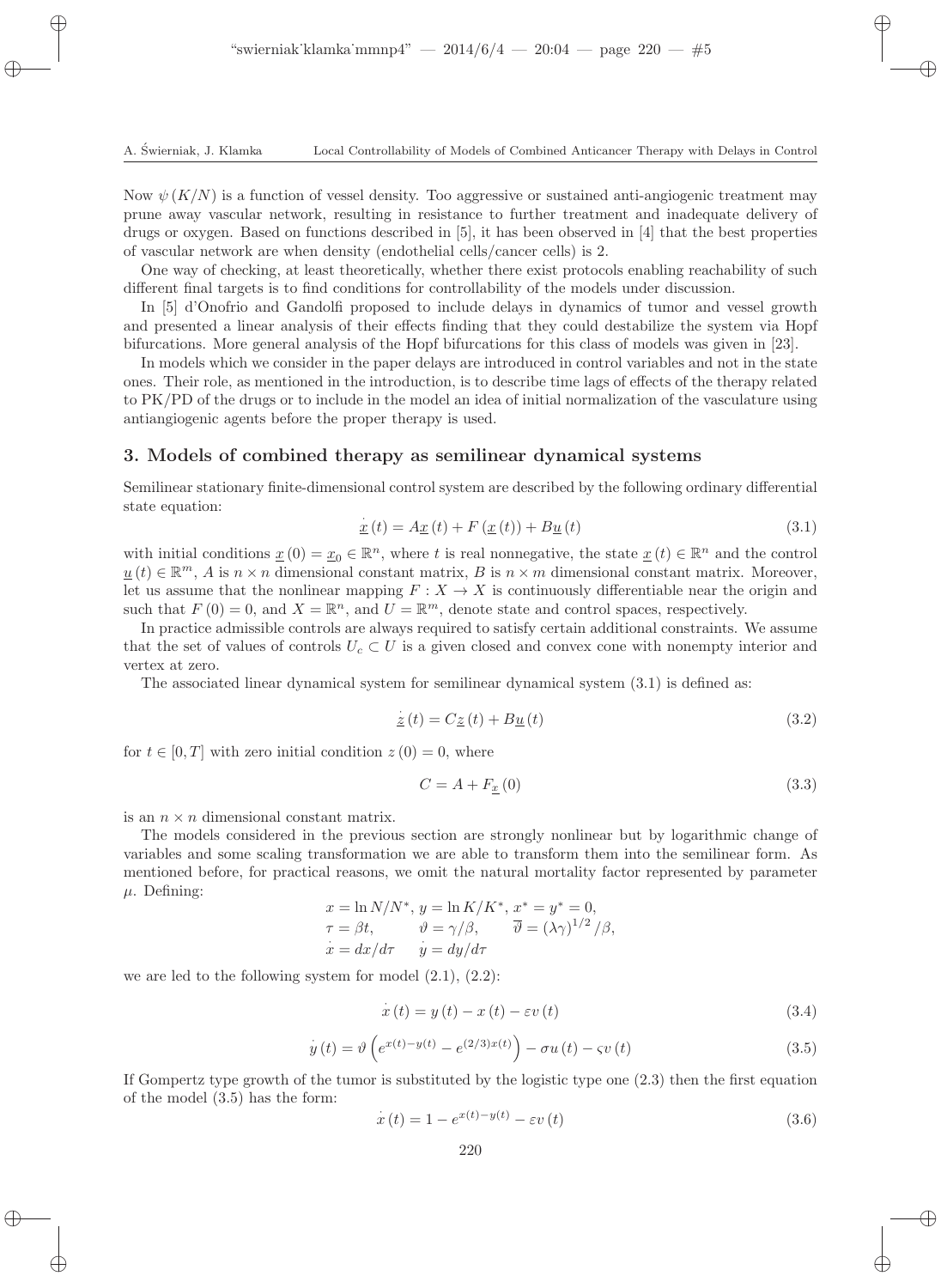but in this case (3.4) is a linear approximation of this equation.

Similarly if the dynamics of vasculature capacity is modeled by (2.4) or by (2.6) then (3.5) should be substituted by:

$$
\dot{y}(t) = \vartheta \left( 1 - e^{(2/3)x(t)} \right) - \sigma u(t) - \varsigma v(t) \tag{3.7}
$$

or

$$
\dot{y}(t) = \overline{\vartheta}\left(e^{-(1/3)y(t)} - e^{(1/3)y(t)}\right) - \sigma u(t) - \varsigma v(t)
$$

respectively, where

$$
\sigma = \eta/\beta, \, \varepsilon = \psi/\beta, \, \varsigma = \xi/\beta
$$

It is worth to note that the associated linear system will be the same for both Gompertz type and logistic type growth equations.

Now we introduce time delays into control variables. Equation (3.2) will be substituted by:

$$
\dot{\underline{x}}(t) = A \underline{x}(t) + F(\underline{x}(t)) + B \underline{u}(t) + B_1 \underline{u}(t - h)
$$
\n(3.8)

with initial conditions  $\underline{x}(0) = \underline{x}_0 \in \mathbb{R}^n$ ,  $\underline{u}_0 \in L_\infty([-h, 0], U_c)$ , where  $B_1$  is  $n \times m$  dimensional constant matrix,  $\underline{x}_0$  is a given point, and  $\underline{u}_0$  – a given function. The associated linear dynamical system for semilinear dynamical system with delays  $(3.8)$  is defined as:

$$
\dot{\underline{z}}(t) = C\underline{z}(t) + B\underline{u}(t) + B_1\underline{u}(t - h)
$$
\n(3.9)

To make the problem as simple as possible without losing qualitative effects we assume that only one control variable is delayed and our choice is to include delays in chemotherapy protocols for the reasons discussed in the introduction. One type of multidrug protocols which may match such a model is combination of Sunitinib (angiogenic inhibitor) with Cisplatin. Let us notice that in this case (3.8) can be modified as follows: ·

$$
\dot{\underline{x}}(t) = A \underline{x}(t) + F(\underline{x}(t)) + b_0 u(t) + b_1 v(t - h)
$$
\n(3.10)

and similarly (3.9) can be written as:

$$
\dot{\underline{z}}(t) = C \underline{z}(t) + b_0 u(t) + b_1 v(t - h)
$$
\n(3.11)

where  $b_0$  and  $b_1$  are vectors from  $\mathbb{R}^n$ .

It leads to the following modification of model (3.4), (3.5):

$$
\dot{x}(t) = y(t) - x(t) - \varepsilon v(t - h)
$$
\n(3.12)

$$
\dot{y}(t) = \vartheta \left( e^{x(t) - y(t)} - e^{(2/3)x(t)} \right) - \sigma u(t) - \varsigma v(t - h) \tag{3.13}
$$

with initial conditions  $x(0) = x_0, y(0) = y_0, v_0 \in L_\infty([-h, 0], [0, V_{\max}]).$ 

Once more (3.10) may be also treated as a linear associated equation for logistic type equation of tumor growth.

#### 4. Sufficient conditions of controllability

For the semilinear dynamical system (3.1), it is possible to define many different concepts of controllability. We shall focus our attention on the so called constrained controllability in the time interval  $[0, T]$ . In order to do that, first of all let us introduce the notion of the attainable set at time  $T > 0$  from zero initial conditions, denoted shortly by  $K_T(U_c)$  and defined as follows:

$$
K_T(U_c) = \{ \underline{x} \in X : \underline{x} = \underline{x}(T, \underline{u}), \underline{u}(t) \in U_c \}
$$
\n
$$
(4.1)
$$

where  $x(t, u), t > 0$  is the unique solution of the differential state equation (3.1) with zero initial conditions and a given admissible control. Under the assumptions stated on the nonlinear term  $F$  such solution always exists. Now, using the concept of the attainable set, we recall the well known definitions of constrained controllability in  $[0, T]$  for semilinear dynamical system.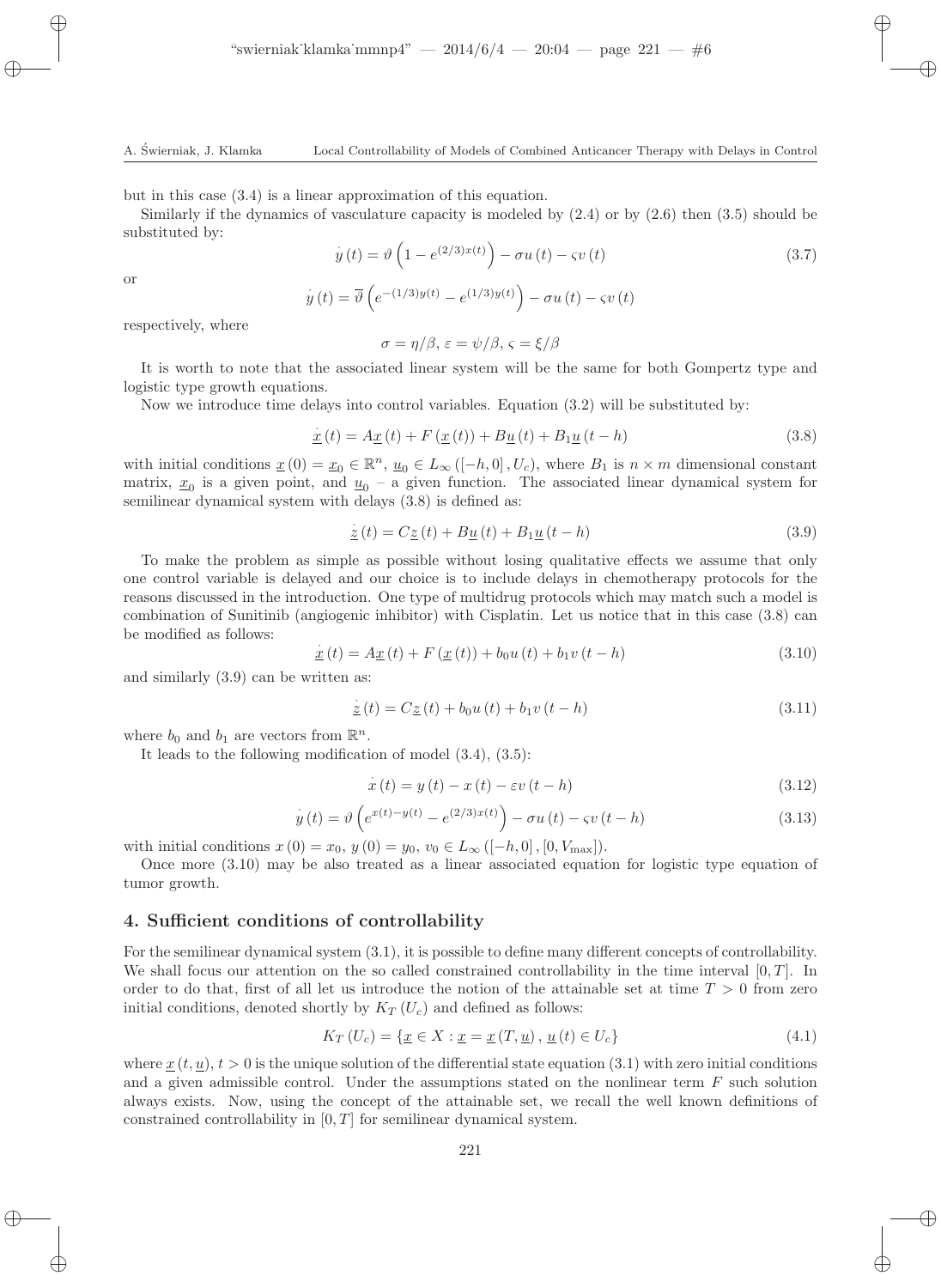**Definition 4.1.** The dynamical system (3.1) is said to be  $U_c$ -locally controllable in [0, T] if the attainable set  $K_T(U_c)$  contains a neighborhood of zero in the space X.

**Definition 4.2.** The dynamical system (3.1) is said to be  $U_c$ -globally controllable in [0, T] if  $K_T(U_c)$  = X.

The main result is the following sufficient condition for constrained local controllability of the semilinear dynamical system (3.1) which will be used to study controllability of the models of combined anticancer therapy:

Theorem 4.3. *[17]. Suppose that*

1.  $F(0) = 0$ ,

- 2.  $U_c \subset U$  *is a closed and convex cone with vertex at zero,*
- *3. the associated linear control system (3.2) is*  $U_c$ -globally controllable in [0, T].

*Then the semilinear stationary dynamical control system (3.1) is*  $U_c$ -locally controllable in [0, T].

To verify the assumption (3) about constrained global controllability of the linear time invariant dynamical system, we may use the following Theorem 4.4.

**Theorem 4.4.**  $[17]$ . Suppose the set  $U_c$  is a cone with vertex at zero and nonempty interior in the space  $\mathbb{R}^m$ . Then the associated linear dynamical control system (3.2) is  $U_c$ -globally controllable in  $[0, T]$  if and *only if*

*1. it is controllable without any constraints, i.e.*

$$
rank [B, CB, C2B, ..., Cn-1B] = n
$$
\n(4.2)

2. there is no real eigenvector  $w \in \mathbb{R}^n$  of the matrix  $C^{tr}$  satisfying inequalities

$$
w^{tr}Bu \le 0, \quad \text{for all} \quad \underline{u} \in U_c \tag{4.3}
$$

where  $C^{tr}$  is a transposition of matrix  $C$ .

The theorems could be proved using the generalized open mapping theorem (for proof see [17]). The second condition could be also interpreted in the following way: For each real eigenvector  $w \in \mathbb{R}^n$  of the matrix  $C^{tr}$  there exist such controls  $\underline{u} \in U_c$  that  $w^{tr}B\underline{u}$  changes its sign. Moreover for single input systems this condition is equivalent to the requirement that matrix  $C$  has only complex eigenvalues (see Corollary from [17]).

In the case of systems with delays there exist even more possible definitions of controllability which may be used. This variety is related to different understanding of a notion of state of dynamical system in this case. We shall concentrate on two concepts namely constrained relative and constrained absolute controllability.

We use similar definition of the attainable set as before however we should remember that in this case the zero initial conditions are defined as:  $x_0 = 0$ ,  $u_0 = 0$ , and the set of admissible controls  $L_{\infty}([0,T], U_c)$  is a cone in the linear space  $L_{\infty}([0,T], U)$ . Thus the attainable set at time  $T > 0$  from zero initial conditions is defined as:

$$
K_T(U_c) = \{ \underline{x} \in X : \underline{x} = \underline{x} (T, \underline{u}), \, \underline{u} (t) \in L_\infty ([0, T], U_c) \}
$$
\n
$$
(4.4)
$$

We are led to the following definitions of local and global constrained relative controllability:

**Definition 4.5.** The dynamical system (3.8) is said to be  $U_c$ -locally relatively controllable in  $[0, T]$  if the attainable set  $K_T(U_c)$  contains a neighborhood of zero in the space X.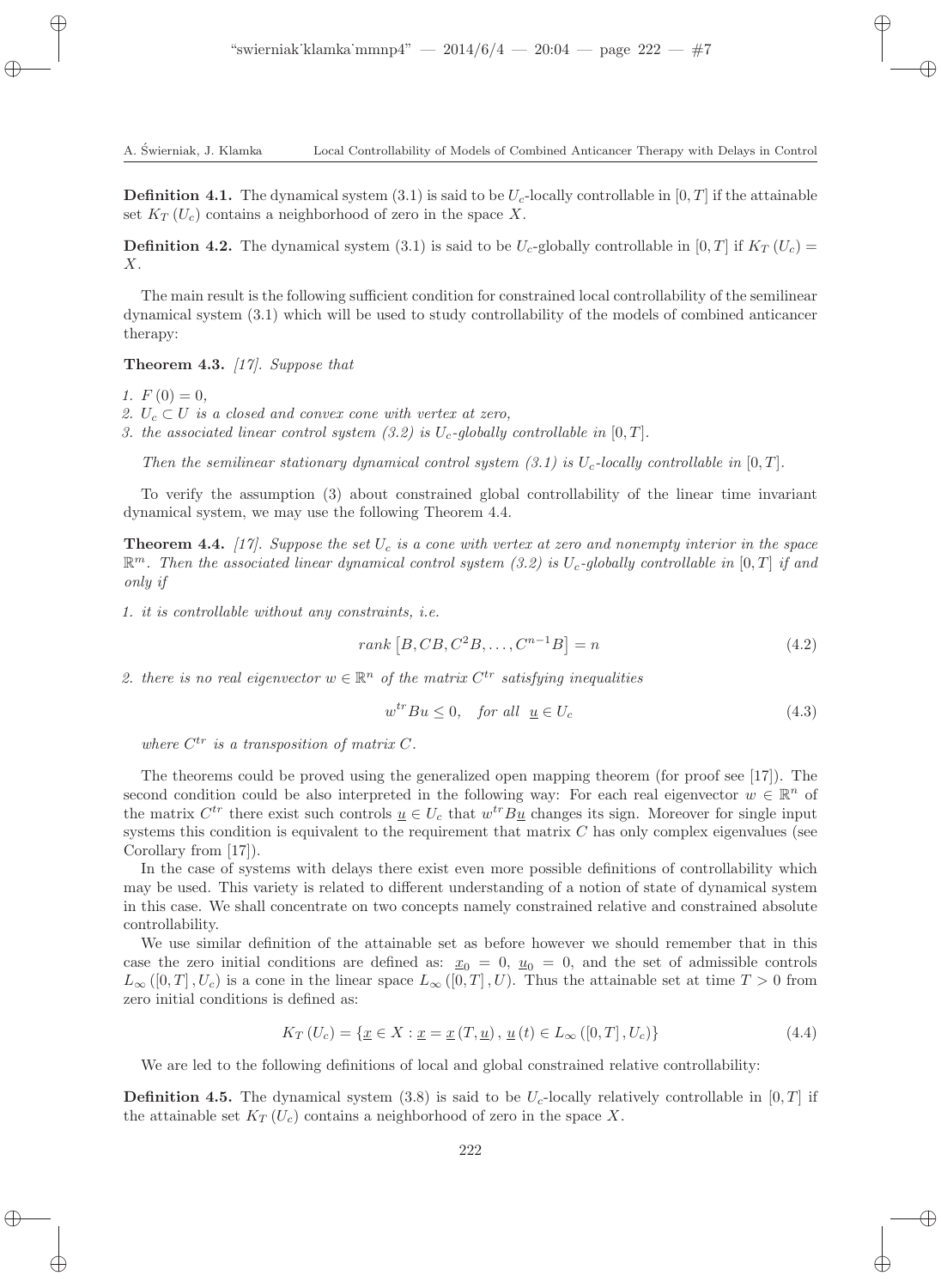**Definition 4.6.** The dynamical system (3.8) is said to be  $U_c$ -globally relatively controllable in [0, T] if  $K_T(U_c) = X.$ 

Relative controllability of the system guarantees that  $\underline{x}$  reaches a desired point in the given final time T but does not assure that it will stay in this point after  $T$  even if the control will be equal to 0. This problem may be solved by absolute controllability. Definitions of the absolute controllability are related to a concept of a complete state of the system with delays in control defined by vectors  $x(t)$  from space X and functions u defined on the interval  $[t-h, t]$ . More precisely for local (global) absolute constrained controllability we have:

**Definition 4.7.** The dynamical system (3.8) is said to be  $U_c$ -locally absolutely controllable in [0, T],  $T >$ h, if for any given function  $\underline{u}_1 \in L_\infty([T-h,T],U_c)$  the attainable set  $K_T(U_c)$  contains a neighborhood of zero in the space X and  $\underline{u} = \underline{u}_1$  for  $t \in [T - h, T]$ .

**Definition 4.8.** The dynamical system (3.8) is said to be  $U_c$ -globally absolutely controllable in [0, T],  $T > h$ , if for any given function  $\underline{u}_1 \in L_\infty([T-h,T],U_c)$  the attainable set  $K_T(U_c) = X$  and  $\underline{u} = \underline{u}_1$  for  $t \in [T-h,T].$ 

Before formulating counterparts of Theorems 4.3 and 4.4 for relative controllability of semilinear systems with delays let us denote  $D = [b_0 \; b_1]$ . Then we have:

Theorem 4.9. *[18]. Suppose that*

- *1.*  $F(0) = 0$ ,
- 2.  $U_c \subset U$  *is a closed and convex cone with vertex at zero,*
- 3. the associated linear control system  $(3.9)$  is  $U_c$ -globally relatively controllable in  $[0, T]$ . Then the semi*linear stationary dynamical control system (3.1) is*  $U_c$ -locally relatively controllable in [0, T].

**Theorem 4.10.** [18]. Suppose that the set  $U_c$  is a cone with vertex at zero and nonempty interior in the *space* R <sup>m</sup>*. Then the associated linear dynamical control system (3.2) is* Uc*-globally relatively controllable in* [0, T],  $T > h$  *if and only if* 

*1. it is controllable without any constraints, i.e.*

$$
rank [D, CD, C2D, ..., Cn-1D] = n
$$
\n(4.5)

2. there is no real eigenvector  $w \in \mathbb{R}^n$  of the matrix  $C^{tr}$  satisfying inequalities:

$$
w^{tr}D\underline{u} \le 0, \quad \text{for all} \quad \underline{u} \in U_c \tag{4.6}
$$

Once more the theorems could be proved using the generalized open mapping theorem (for proof see  $[18]$ .

Now, let us use conditions given above to check constrained local controllability of the model of combined anticancer therapy presented in the previous section. We start with the model without delays. In this case the state vector  $\underline{x} = [x, y]^T$ , the control vector  $\underline{u} = [u, v]^T$ , and  $\underline{z}$  is the state of the associated linear system. The admissible controls are assumed to be positive, hence the set of admissible controls is a positive cone  $U_c$  in the space  $\mathbb{R}^2$ . In [19] we have studied controllability properties for the simplified model with vascular- induced angiogenesis and Gompertz type growth of the tumor (eqns.  $(3.4), (3.7)$ ). We have found that sufficient conditions of constrained local controllability for the combined therapy are always satisfied while for treatment by antiangiogenic agents alone are satisfied only for special combination of model parameters.

In this paper we study constrained local controllability of the original Hahnfeldt model with the combined anticancer therapy described by the semilinear differential state equations (3.4), (3.5) defined in a given time interval  $[0, T]$ .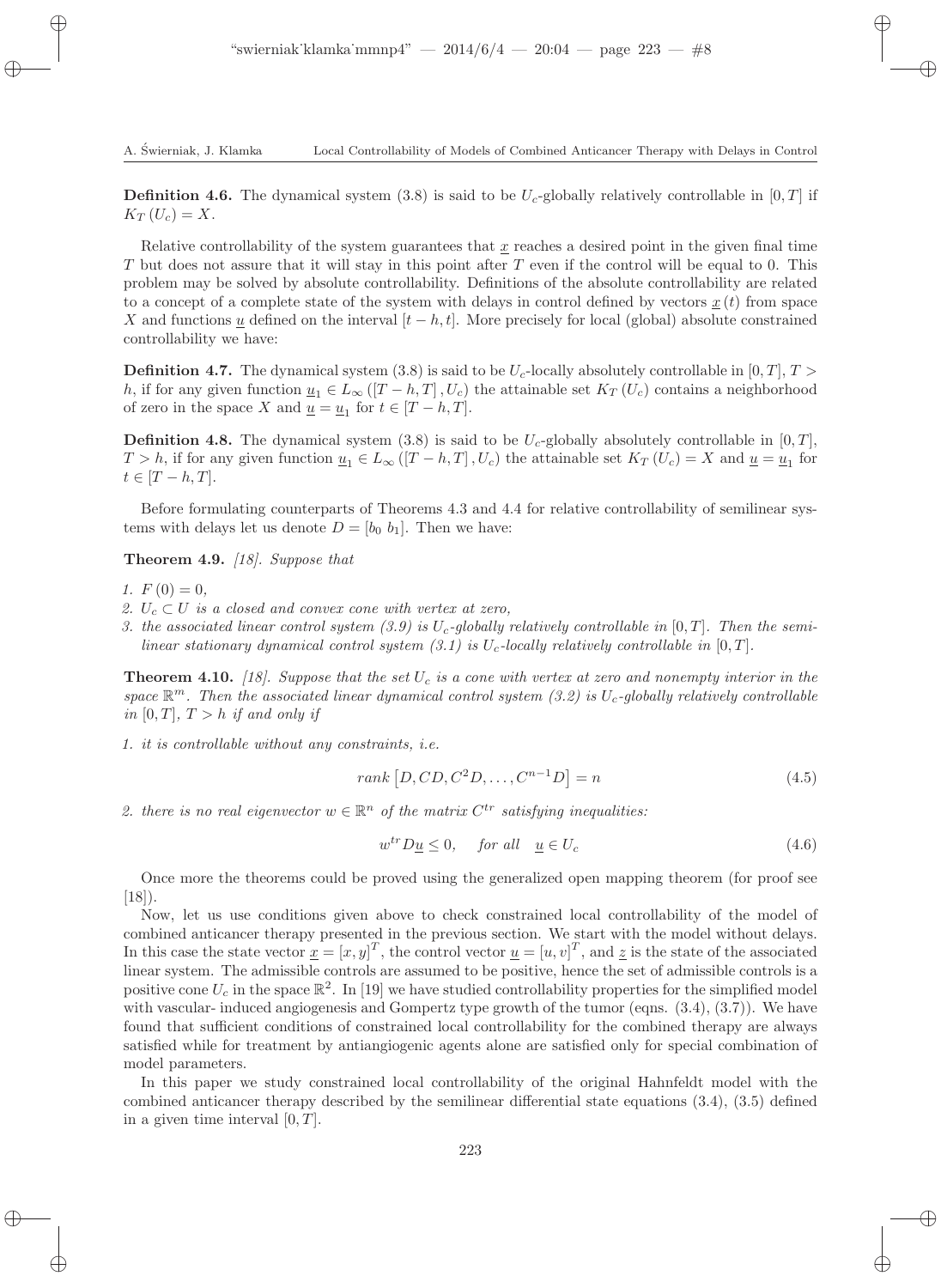Therefore, taking into account the general form of semilinear dynamical systems we have:

$$
A = \begin{bmatrix} -1 & 1 \\ 0 & 0 \end{bmatrix}, F(x, y) = \begin{bmatrix} 0 \\ \vartheta \left( e^{x-y} - e^{(2/3)x} \right) \end{bmatrix}, B = \begin{bmatrix} 0 & -\varepsilon \\ -\sigma & \varsigma \end{bmatrix}.
$$
 (4.7)

And we have:

$$
F(0,0) = \begin{bmatrix} 0 \\ 0 \end{bmatrix}, F_{\underline{x}}(0,0) = \begin{bmatrix} 0 & 0 \\ -\vartheta^{2/3} & 0 \end{bmatrix}, C = A + F_{\underline{x}}(0,0) = \begin{bmatrix} -1 & 1 \\ -\vartheta^{2/3} & 0 \end{bmatrix}
$$

In order to consider controllability of dynamical system (3.1) we use Theorems 4.9 and 4.10 presented in this section.

Characteristic polynomial  $P(s)$  for matrix  $C^{tr}$  has the form:

$$
P(s) = \det\left(sI - C^{tr}\right) = \det\begin{bmatrix} s+1 & \frac{1}{3}\vartheta\\ 1 & s+\vartheta \end{bmatrix} = s^2 + s\left(1+\vartheta\right) + \frac{2}{3}\vartheta.
$$

Hence  $\Delta(\vartheta) = \vartheta^2 - \frac{2}{3}\vartheta + 1 > 0.$ 

It means that there are always two real eigenvalues leading to conclusion that in the case of single input (i.e. monotherapy) sufficient condition of local constrained controllability is not satisfied (see Corollary from [17]).

For controllability verification in the case of two control variables (the combined therapy) we use Theorem 4.4.

Since  $rankB = 2$  then

$$
rank [B \ CB] = 2 = n.
$$

The eigenvalues have the following form:

$$
s_1 = 0.5 \left( -1 - \vartheta - \sqrt{\Delta(\vartheta)} \right) < 0
$$
\n
$$
s_1 = 0.5 \left( -1 - \vartheta + \sqrt{\Delta(\vartheta)} \right) < 0
$$

and the corresponding real eigenvectors are

$$
w_1 = \begin{bmatrix} -1 \\ (\vartheta + s_1)^{-1} \end{bmatrix}, w_2 = \begin{bmatrix} -1 \\ (\vartheta + s_2)^{-1} \end{bmatrix}.
$$

Thus

$$
w_1^{tr} B \underline{u} = -(\vartheta + s_1)^{-1} \sigma u + \left(\varepsilon - (\vartheta + s_1)^{-1} \varsigma\right) v \tag{4.8}
$$

$$
w_2^{tr} B \underline{u} = -(\vartheta + s_2)^{-1} \sigma u + \left(\varepsilon - (\vartheta + s_2)^{-1} \varsigma\right) v.
$$
 (4.9)

We can check that there exists a combination of admissible controls that the expressions  $(4.8)$ ,  $(4.9)$ will change their signs. Therefore the sufficient condition of local constrained controllability is satisfied for the combined therapy. The conditions of local controllability do not change if we model cancer population growth by logistic type equation instead of the Gompertz type one. The reason is the same linear approximation of both equations.

Now we are in position to study local controllability of the model containing delay in control variable  $v$ responsible for chemotherapy (3.10), (3.11). From practical point of view relative controllability is more interesting (and easier for study), thus we will concentrate on this type of controllability. Thus we can use Theorems 4.9 and 4.10 to find sufficient conditions of local relative controllability of model (3.12), (3.13). Since in this case matrix C is the same as in the case of the model without delay and matrix  $D = B$ defined by  $(4.7)$ , condition  $(4.5)$  is satisfied and formulae  $(4.8)$ ,  $(4.9)$  lead to similar conclusions as for the model without delay. Therefore the sufficient condition of local constrained relative controllability is satisfied assuming that the treatment horizon is greater than the delay h. In the case when  $T < h$ , only one control variable  $u$  (without delay) governs the state variables. Thus, as previously found sufficient condition of local constrained controllability is not satisfied (eigenvalues are real).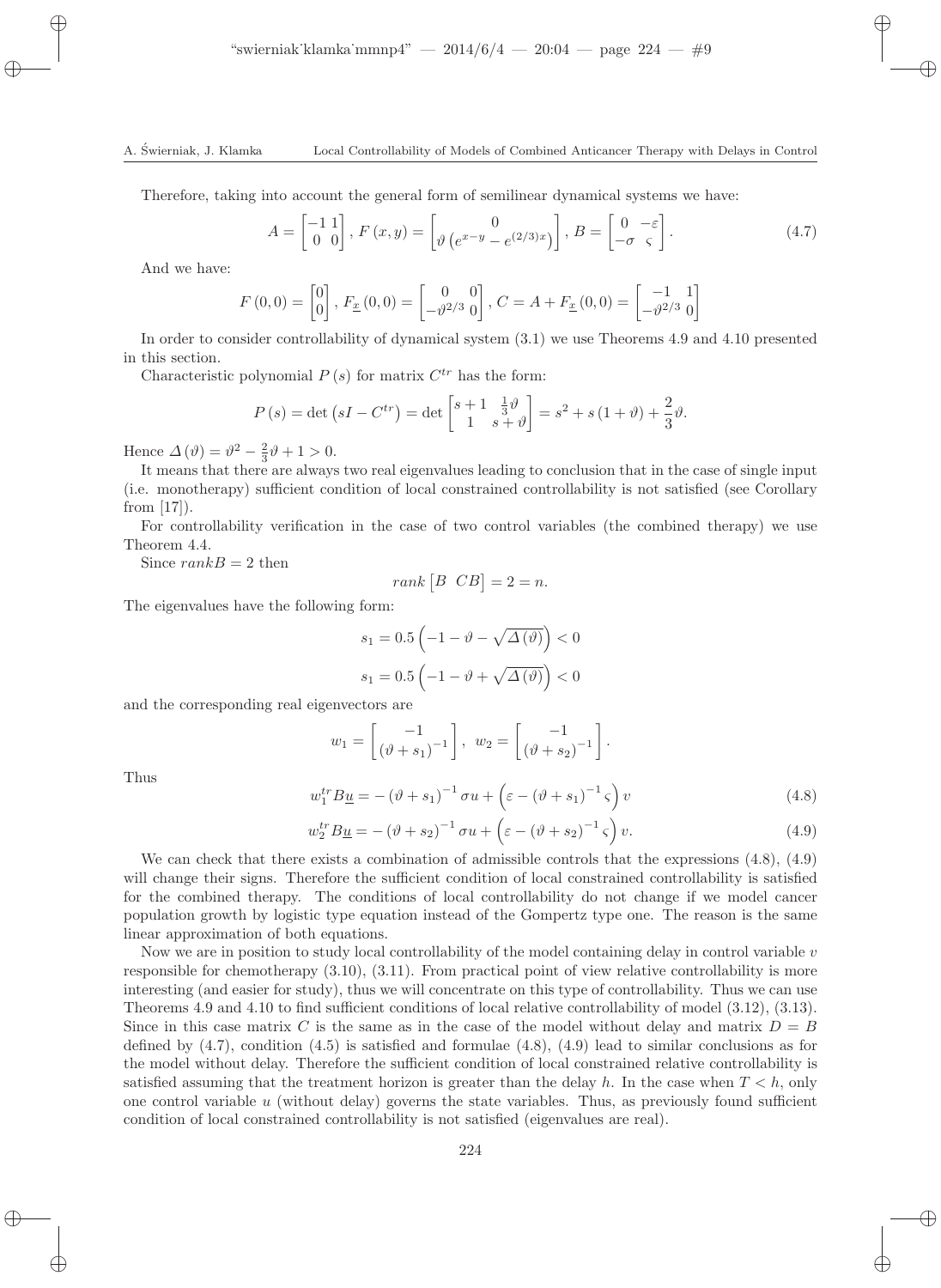### 5. Conclusion

Combination of antiangiogenic therapy with conventional treatment is one of the most inspiring approaches in modern oncology. There are also proposals for multi-inhibiting formation of tumor blood vessels. From a mathematical point of view, the influence of more than one therapy and not only one kind of drugs becomes a multi-control problem. Antiangiogenic agents are not efficient at the level suggested by clinical trials, and depending on the disease stage different results are reported. Two main objectives of such therapy are considered: the first is related to the main goal of any anticancer therapy i.e. eradication of tumor and overall survival benefits, the second is to normalize the abnormal vasculature thereby facilitating drug delivery. It leads to different requirements regarding final states of models describing dynamics of tumor growth in the presence of developing vascularization and anticancer treatment. The natural question arising in this case is whether arbitrary final states could be reached in final treatment time using feasible treatment protocols. This question is, at least theoretically answered by conditions of controllability for such models. In the paper we have analyzed this problem for the model proposed by Hahnfeldt et al. endowed with control variables describing effects of chemotherapy and angiogenic therapy. To include PK/PD effects in the model we propose to introduce delays in control variables. Yet another reason for delays in chemotherapy dosing is related to an idea that angiogenic therapy should be implemented first considering that the vascular network should be normalized before chemotherapy The important finding presented in the paper is that sufficient conditions of local constrained controllability for the simple model of combined therapy are satisfied and it is not true when only antiangiogenic therapy is applied. Moreover for the model with delay in control variable responsible for chemotherapy it is proved that local relative controllability is ensured if only the treatment horizon is greater than the delay. The conditions are independent of the type of growth equation used for description of the cancer growth dynamics (Gompertzian or logistic ones). The problem can be easily extended for the case of different delays appearing in both control variable. The same theorems may be used in this case. Recently results of clinical trials with two angiogenic inhibitors characterized by different half-lives combined with chemostatic agents have been reported. It may be described by the model in which multiple delays for the same control variable are used. The analysis may be based on the same theorems. The qualitatively different machinery should be used when delays in state variables are included in the model as proposed in [5]. Such problems lead to other notions of controllability which should be applied and different mathematical tools for its analysis.

Acknowledgements. This work was partially supported by Polish National Centre of Science grants no. DEC-2011/03/B/ST6/04384 in year 2013 (AS) and no.DEC-2012/07/B/ST7/01404 in year 2013 (JK).

## References

- [1] G. Bergers, D. Hanahan. Modes of resistance to anti-angiogenic therapy. Nature Reviews Cancer, 8 (2008) 592–603.
- $[2]$  A. Czornik, A. Świerniak. On controllability with respect to the expectation of discrete time jump linear systems. Journal of the Franklin Institute, 338 (2001), no. 4, 443–453.
- [3] A. Czornik, A. Świerniak. On direct controllability of discrete time jump linear system. Journal of the Franklin Institute, 341 (2004), no. 6, 491–503.
- [4] M. Dolbniak, A. Swierniak. Comparison of simple models of periodic protocols for combined anticancer therapy. Computational and Mathematical Methods in Medicine, (2013), Article ID 567213, doi: 11.1055/2013/567213.
- [5] A. D'Onofrio, A. Gandolfi. A family of models of angiogenesis and antiangiogenesis anti-cancer therapy. Mathematical Medicine and Biology, 26 (2009), 63–69.
- [6] A. D'Onofrio, A. Gandolfi. Chemotherapy of vascularised tumours: role of vessel density and the effect of vascular "pruning". Journal of Theoretical Biology, 264 (2010), 253–265.
- [7] A. D'Onofrio, A. Gandolfi. Tumour eradication by antiangiogenic therapy: analysis and extensions of the model by Hahnfeldt et al. (1999), Mathematical Biosciences, 191 (2004), 159–184.
- [8] J.M.L. Ebos, R.S. Kerbel. Antiangiogenic therapy: impact on invasion, disease progression, and metastasis. Nature Reviews Clinical Oncology, 8 (2011), 210–221.
- [9] A. Ergun, K. Camphausen, L.M. Wein. Optimal scheduling of radiotherapy and angiogenic inhibitors. Bulletin of Mathematical Biology, 65 (2003), 407.